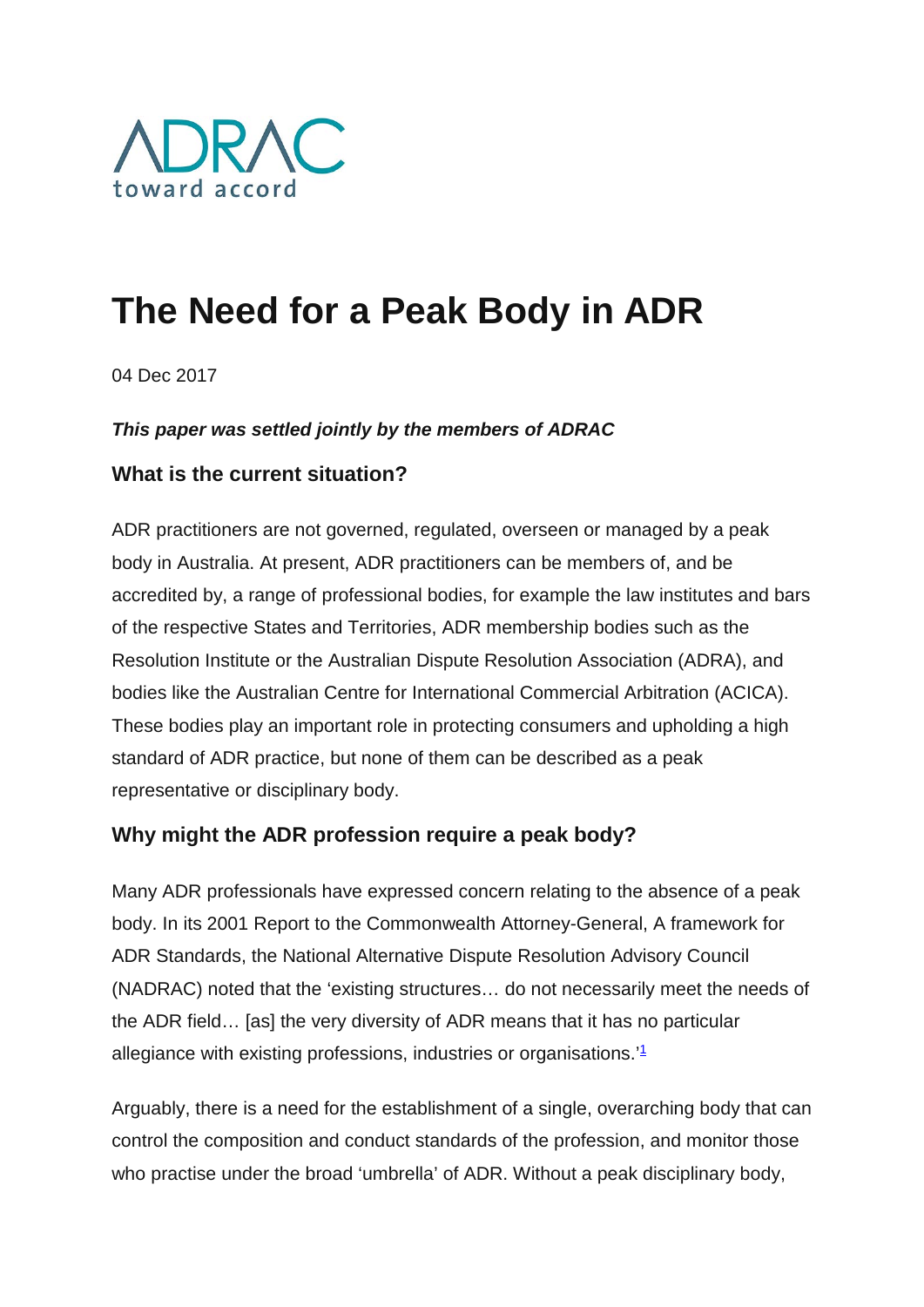the performance of ADR practitioners cannot be effectively measured, let alone enforced, against a uniform set of consistent standards.

The absence of a peak body therefore gives rise to accountability and governance issues.

#### **What functions could a peak body fulfil?**

First, a peak body could be responsible for overseeing the development, implementation and enforcement of standards for ADR organisations and practitioners. Beyond setting standards, the peak body could also collect and disseminate information about good practice and developments in the national and international ADR community.

Second, a peak body could be the primary source of quality assurance in the industry. It could administer the accreditation and registration of ADR professionals. This is not only integral to preserving a high standard amongst practitioners, but is important in ensuring that educators or trainers in ADR are appropriately qualified.

Third, a peak body could allow disputants to lodge complaints about ADR practitioners. ADRAC considers that ADR cannot be truly professionalised until a centralised body is established to receive, investigate and resolve such complaints. This allows for accountability on the part of individual practitioners or organisations, and also provides transparency in relation to the ADR industry as a whole.

Fourth, the peak body could function as a reliable provider of training and ongoing professional development. This would provide for consistency when implementing core ADR principles and techniques. A Continuing Professional Development (CPD) scheme, similar to those in the legal and medical fields, could be introduced to ensure that all practitioners remain up to date with advancements in the profession, both in theory and practice.

Fifth, a peak body could represent the profession in engaging with government and other stakeholders on issues of importance. Commonly, peak bodies are the result of financial contribution by an industry to a common entity that acts as a lobbyist for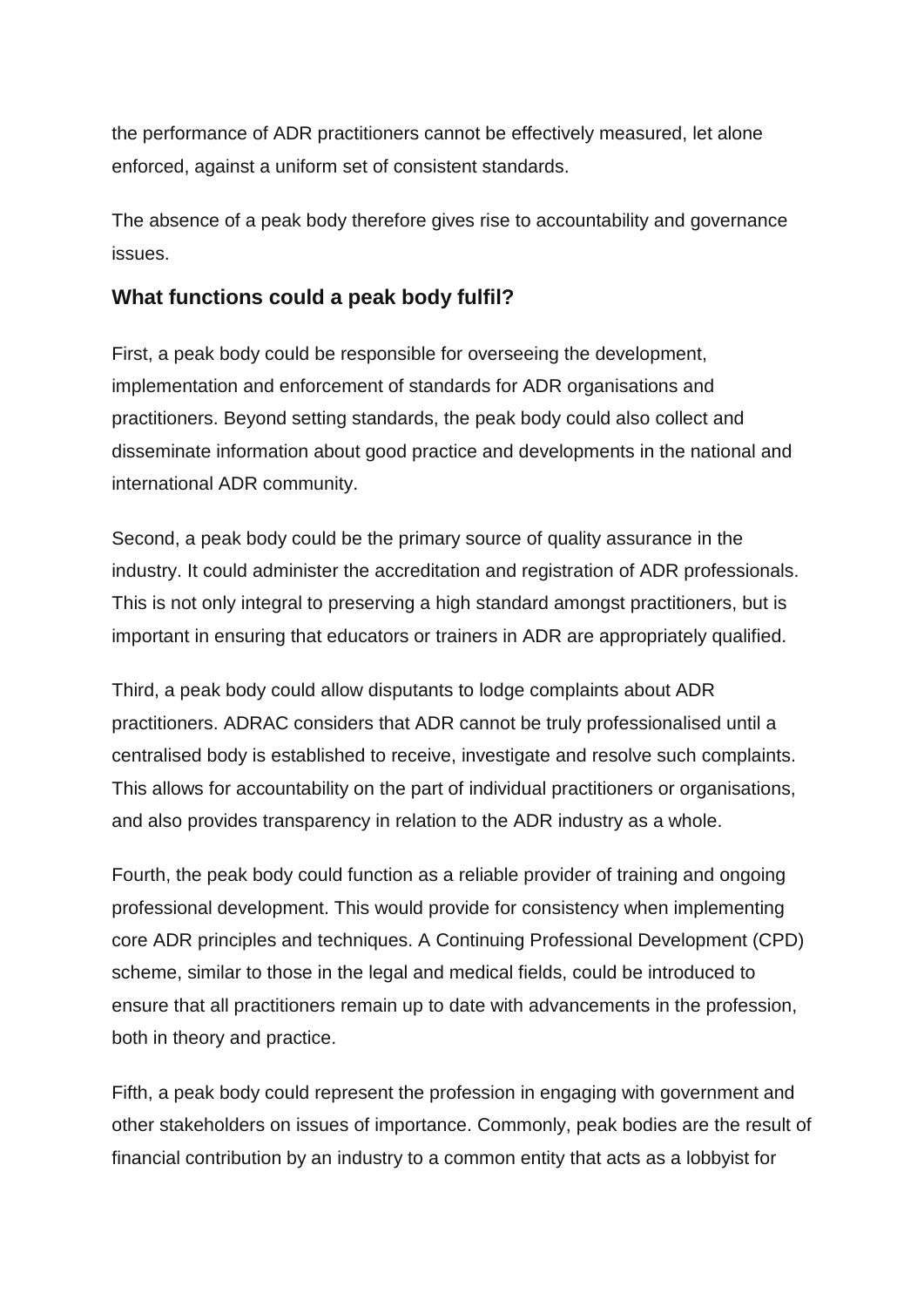that industry with government. Industries who engage in this form of cooperation are either already regulated and seek amendment or they seek regulation of the industry. Professional bodies can often add a role as lobbyist and in that way, extend from a more usual collegiate role concerned with internal professional or 'guild' matters to one as a peak body, concerned with government or public issues. Naturally, there are real benefits for government in having a single industry voice with which to deal. Achieving that single voice might depend greatly on the size and the resources of the industry in question, but more especially it will depend on the degree to which government involvement is sought or is opposed.

In the dispute resolution field, there is little regulation at present. It is argued by many that there is less than regulation than is desirable. The field of arbitration has some degree of regulation. The field of mediation is referred to in court procedures mainly to encourage or compel attendance. The Mediator Standards Board in many ways appears to be a precursor to the type of body that might result from mediation standards legislation. A peak body may emerge from consideration of such regulatory issues, and it may ultimately have to manage them.

Sixth, a peak body could enable cooperation and collaboration between ADR practitioners at a national level, and could oversee the collection and analysis of ADR-related data across Australia to identify such matters as hot topics, weak spots, areas for reform etc.

#### **How are other professions regulated?**

In Australia, legal practitioners are members of the law institute or bar association of the State or Territory in which they practice. Strictly speaking, the national peak body is the Law Council of Australia, which is an association of all the law societies and bar associations in the country. However, the rules and processes regarding admission, CPD and complaints vary to some degree in each jurisdiction. Although efforts have been made to roll out a uniform national law amongst all States and Territories, this has not yet come to fruition. The Australian Solicitors' Conduct Rules have been adopted in New South Wales, Victoria, Queensland and South Australia. According to the Law Council of Australia, the law societies in the remaining states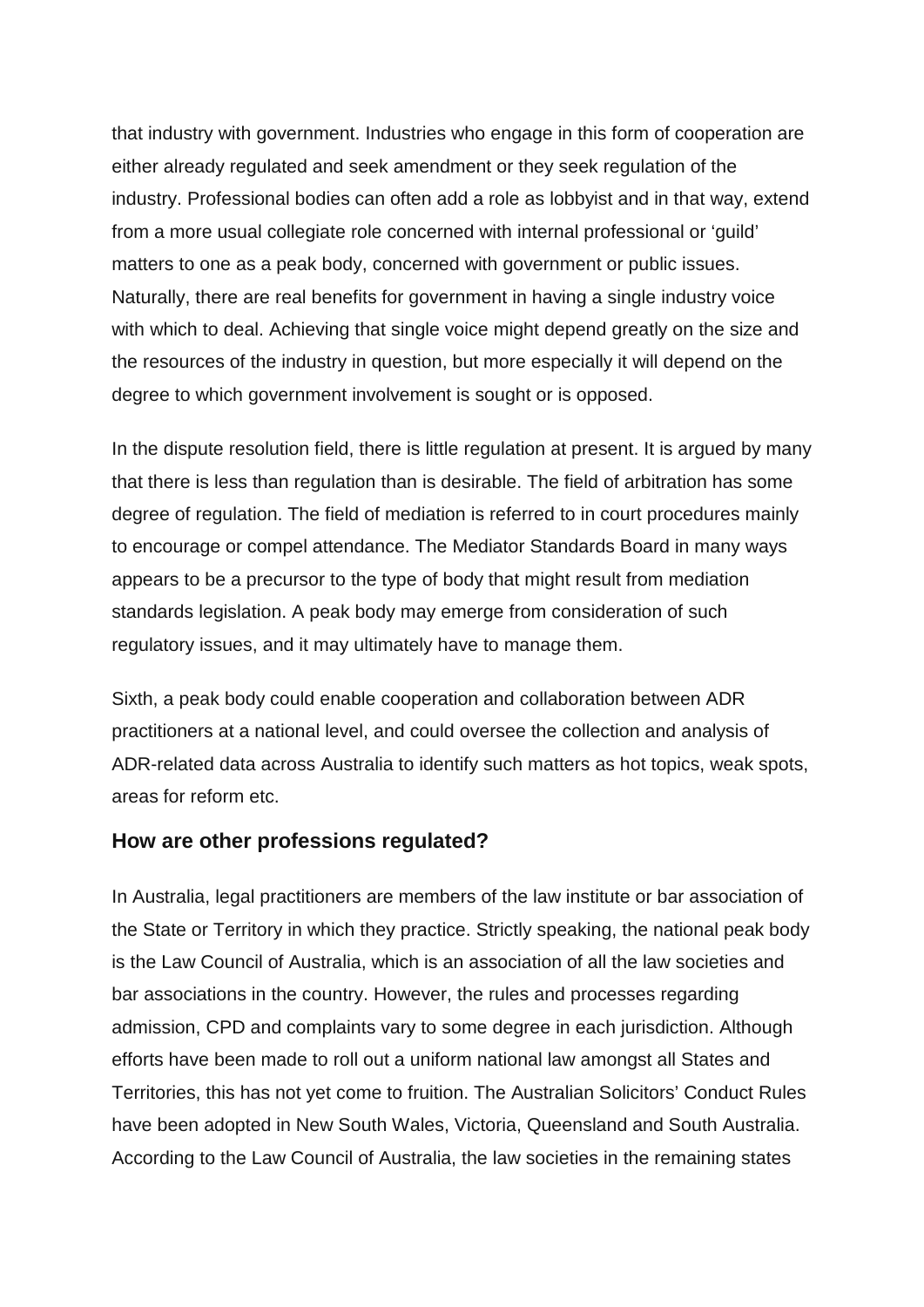and territories 'continue to work towards adoption of the Rules according to the processes and approvals set out in their respective local legal profession regulatory arrangements.<sup> $2$ </sup> The peak body therefore serves more of a representative role, as opposed to actively governing and regulating legal practice nationwide.

In contrast, the Australian Health Practitioner Regulation Agency (AHPRA) operates under a statute-based National Registration and Accreditation Scheme. A total of 14 health professions are regulated by nationally consistent legislation. According to AHPRA's website, the board of each health profession 'has entered into a health profession agreement with AHPRA which sets out the fees payable by health practitioners, the annual budget of the Board and the services provided by AHPRA'[.3](http://www.adrac.org.au/adr-mapping/the-need-for-a-peak-body-in-adr#note3) AHPRA is therefore a central point for accreditation, continuing professional development, complaints, concerns, publications, resources and registration. Notably, AHPRA is a government agency. $4$ 

In the engineering sphere, Engineers Australia serves as a peak body. It is responsible for program accreditation, migration skills assessments for international engineers, professional development and the award of chartered status for engineers. It also facilitates a 'detailed and regulated process for handling complaints.<sup> $2\overline{5}$ </sup> It is a private corporation with a board of members, and is not formally associated with the government.

# **What shape or form should a peak body in ADR take?**

Evidently, there is no single model structure for a peak body. Given that ADR is less confined by jurisdiction-based legislation and rules than is the legal profession, ADRAC is not attracted to the Law Council-type model of a peak body comprising stated-based constituent bodies.

ADRAC does not consider a structure like AHPRA's to be suitable either. It agrees with the position held by NADRAC in 2001 that the government ought to support the peak body, but should not lead it.

ADRAC maintains that the leaders in the ADR field should instead take charge.